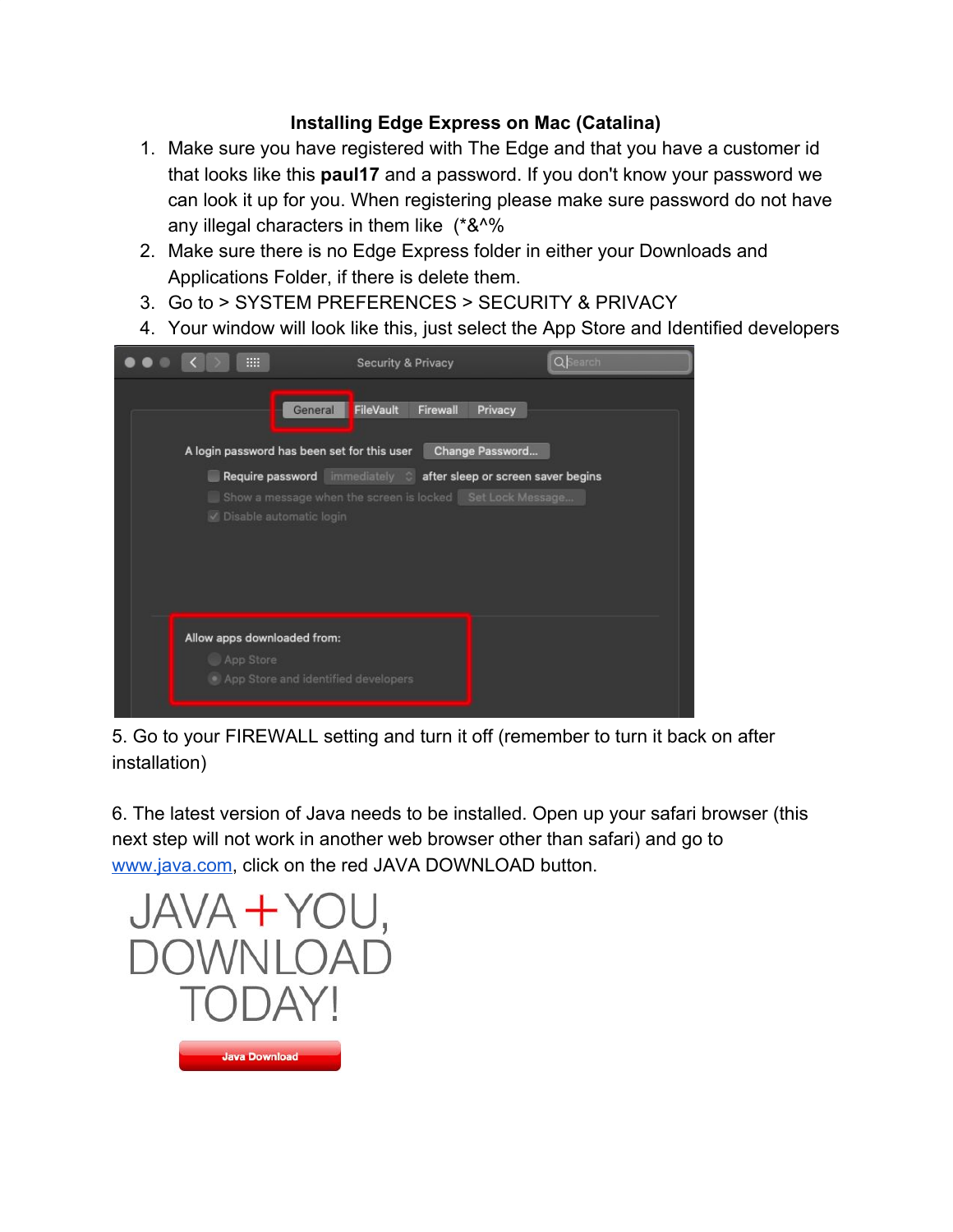7. Click on the red "Agree and start download" button



8. This will end up in your downloads folder that looks like this, double click this file

jre-8u231-macosx-x64.dmg

9. A black box will appear with a file in it, Double click this file.



10. You will now get an error that looks like this, click ok

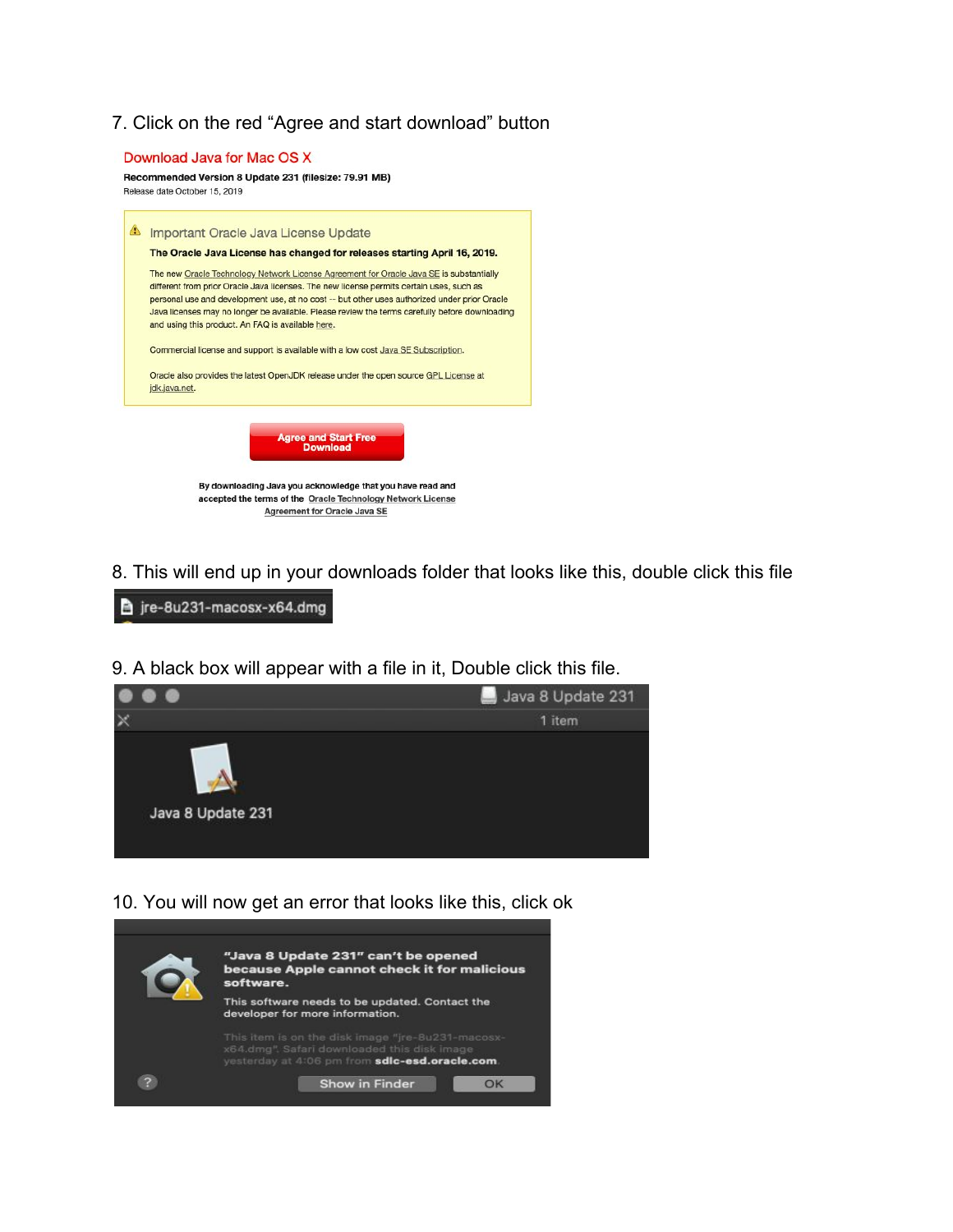11. Now go to SYSTEM PREFERENCES > SECURITY & PRIVACY and under the general tab you should now get a notification that the Java update was block, CLICK OPEN ANYWAY

| m.                                                                                | <b>Security &amp; Privacy</b>                                                                                                  | Q Search    |
|-----------------------------------------------------------------------------------|--------------------------------------------------------------------------------------------------------------------------------|-------------|
| General                                                                           | FileVault<br>Firewall<br>Privacy                                                                                               |             |
| A login password has been set for this user                                       | Change Password                                                                                                                |             |
| V Disable automatic login                                                         | Require password immediately a after sleep or screen saver begins<br>Show a message when the screen is locked Set Lock Message |             |
| Allow apps downloaded from:<br>App Store<br>• App Store and identified developers |                                                                                                                                |             |
| identified developer.                                                             | "Java 8 Update 231" was blocked from use because it is not from an                                                             | Open Anyway |

12. Another error will appear that looks like this, CLICK OPEN



13. Enter your MAC Password if asked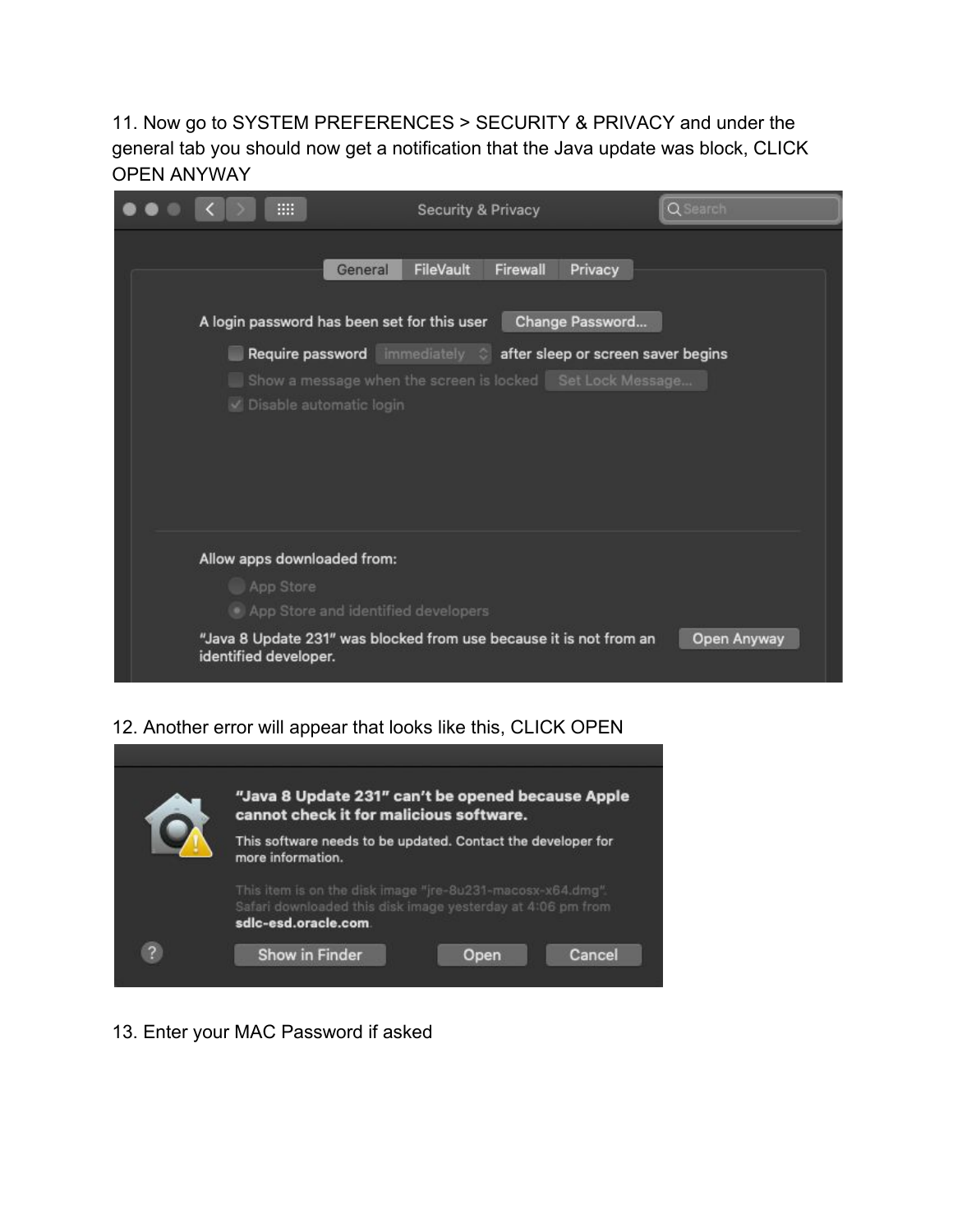### 14. A window will appear that looks like this, CLICK INSTALL



15. Wait for the installation process then you'll receive a window saying that Java has been successfully installed

16. Now go to [www.theedgephoto.com.au](http://www.theedgephoto.com.au/) and click the Order Online button, scroll down to the bottom and click on the .zip file.



17. This will end up in your downloads folder that is named edge express.zip Unzip this file.

18. You will now have an Edge Express folder that looks like this in your downloads folder, move this folder into your Application folder



19. Open this Edge Express folder that's now in your applications folder.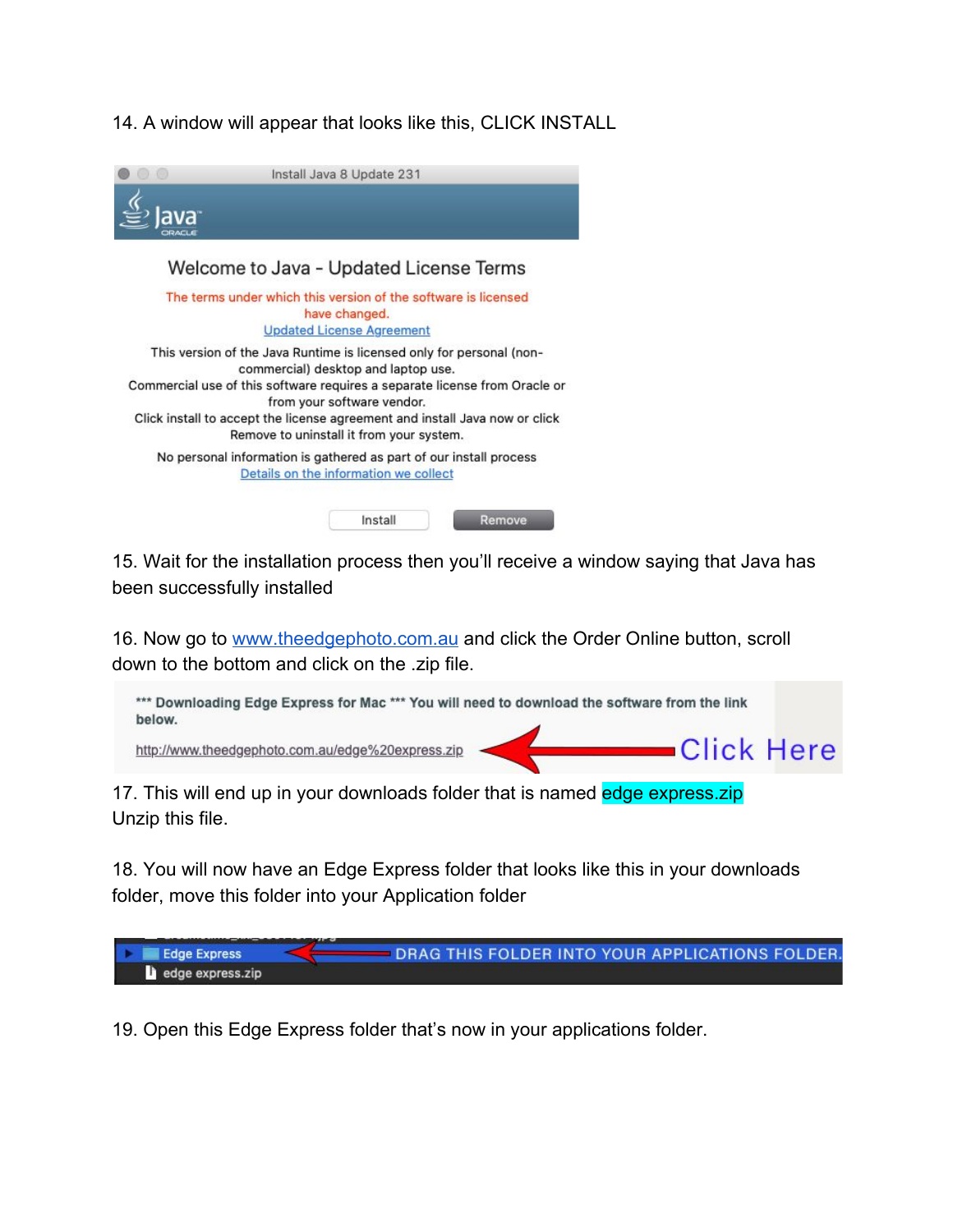20. The Old Edge Express launcher is now stroked out (It no longer works). Double click on the Edge Express.JAR file (this is now the new launcher)



### 21. An error will appear that looks like this, CLICK OK

|               | "Edge_Express.jar" cannot be opened<br>because it is from an unidentified developer. |  |
|---------------|--------------------------------------------------------------------------------------|--|
|               | macOS cannot verify that this app is free<br>from malware.                           |  |
|               | Chrome downloaded this file today at 12:49 pm from<br>www.theedgephoto.com.au        |  |
| $\mathcal{D}$ |                                                                                      |  |

22. Go to SYSTEM PREFERENCES > SECURITY & PRIVACY> and under the general tab you should have a warning that looks like this, CLICK OPEN ANYWAY

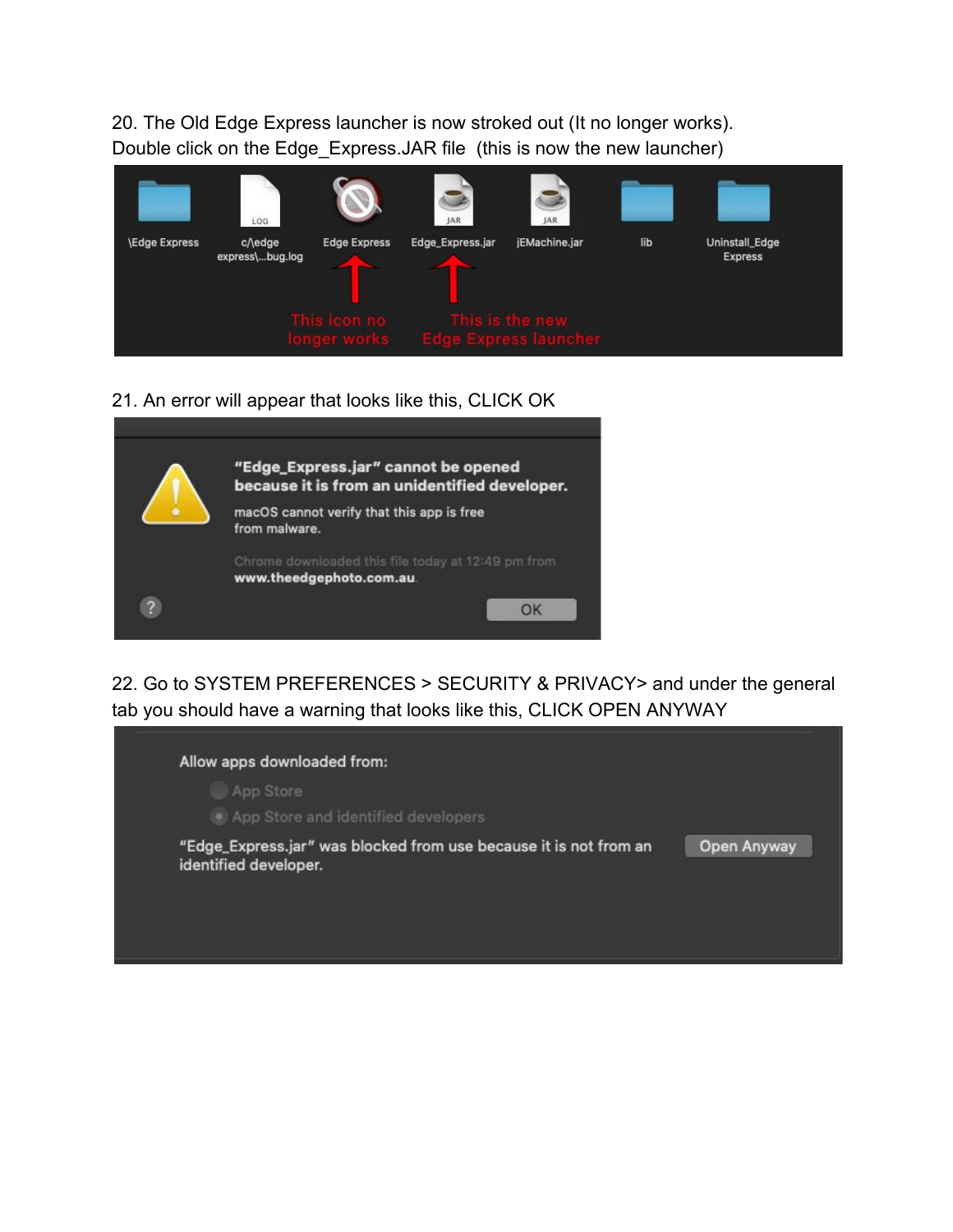23. Another warning will pop up that looks like this, CLICK OPEN

| macOS cannot verify the developer of<br>"Edge_Express.jar". Are you sure you want<br>to open it?                                                                                           |  |
|--------------------------------------------------------------------------------------------------------------------------------------------------------------------------------------------|--|
| By opening this app, you will be overriding system<br>security which can expose your computer and<br>personal information to malware that may harm your<br>Mac or compromise your privacy. |  |
| Chrome downloaded this file today at 12:49 pm from<br>www.theedgephoto.com.au                                                                                                              |  |
|                                                                                                                                                                                            |  |

24. The Edge Express Customer ID field will appear, enter your customer ID

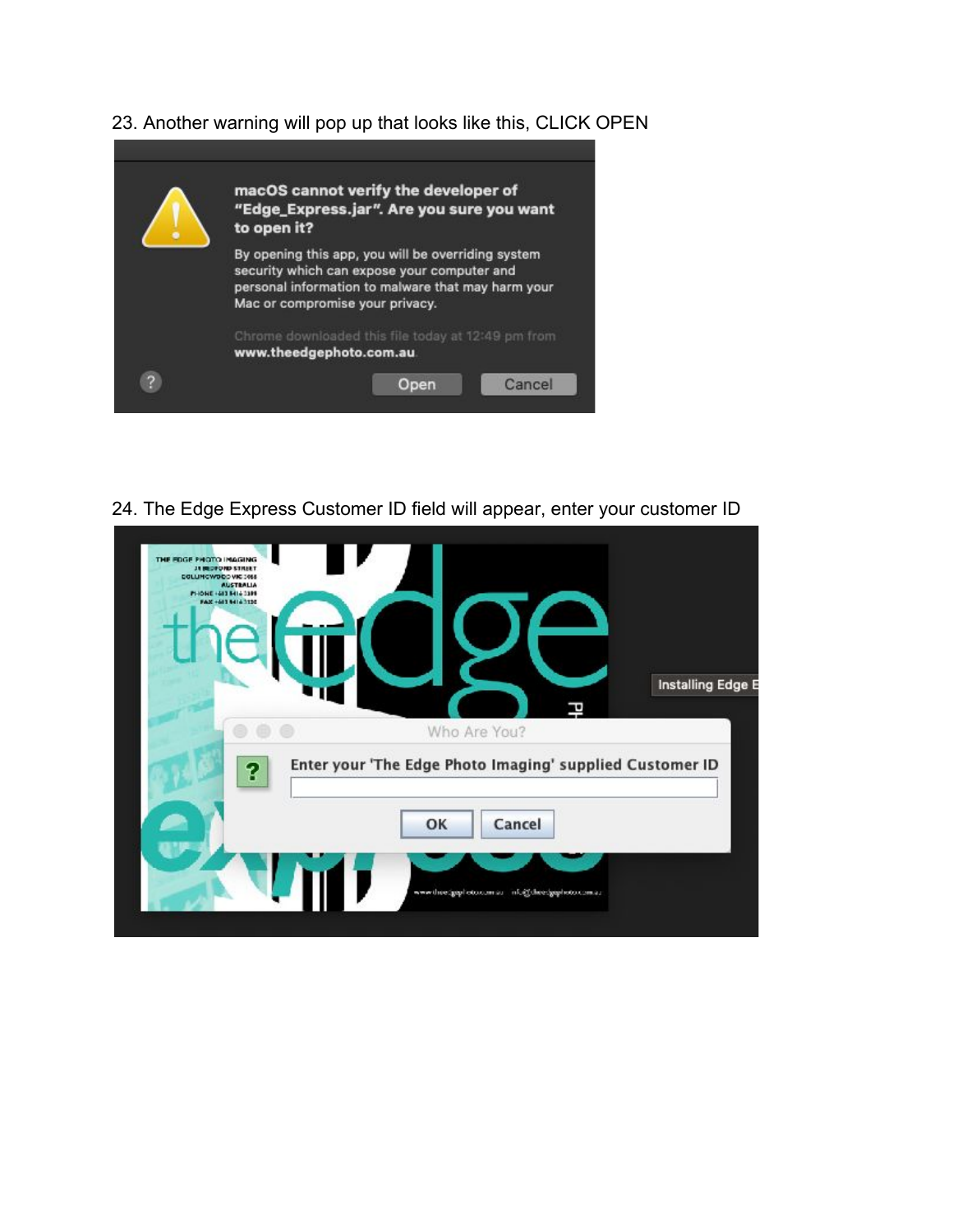## 25. Now enter your password



# 26. Click OK to folder to store project info